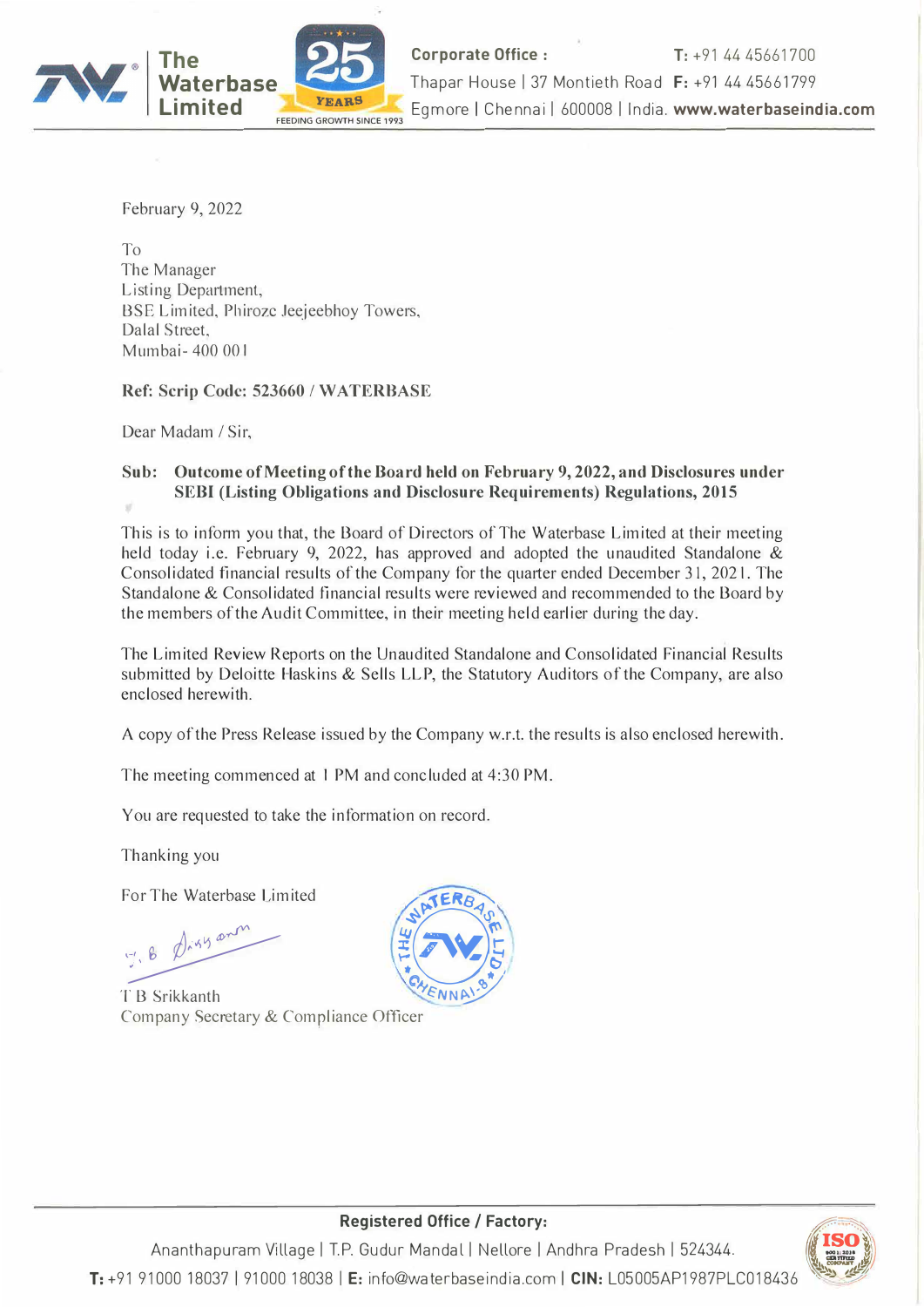# **Deloitte Haskins & Sells LLP**

**Chartered Accountants**  13th & 14th floors Building-Omega Bengal Intelligent Park Block-EP & GP, Sector-V Salt Lake Electronics Complex Kolkata-700 091 West Bengal, India

Tel: +91 336 612 1000 Fax: +91 336 612 1001

**INDEPENDENT AUDITOR'S REVIEW REPORT ON REVIEW OF INTERIM STANDALONE FINANCIAL RESULTS** 

#### **TO THE BOARD OF DIRECTORS OF THE WATERBASE LIMITED**

- 1. We have reviewed the accompanying Statement of Standalone Unaudited Financial Results of **THE WATERBASE LIMITED** ("the Company"), for the quarter and nine months ended 31 December, 2021 ("the Statement"), being submitted by the Company pursuant to the requirement of Regulation 33 of the SEBI (Listing Obligations and Disclosure Requirements) Regulations, 2015, as amended.
- 2. This Statement, which is the responsibility of the Company's Management and approved by the Company's Board of Directors, has been prepared in accordance with the recognition and measurement principles laid down in the Indian Accounting Standard 34 "Interim Financial Reporting" ("Ind AS 34"), prescribed under Section 133 of the Companies Act, 2013 read with relevant rules issued thereunder and other accounting principles generally accepted in India. Our responsibility is to express a conclusion on the Statement based on our review.
- 3. We conducted our review of the Statement in accordance with the Standard on Review Engagements (SRE) 2410 'Review of Interim Financial Information Performed by the Independent Auditor of the Entity', issued by the Institute of Chartered Accountants of India (ICAI). A review of interim financial information consists of making inquiries, primarily of the Company's personnel responsible for financial and accounting matters and applying analytical and other review procedures. A review is substantially less in scope than an audit conducted in accordance with Standards on Auditing specified under section 143(10) of the Companies Act, 2013 and consequently does not enable us to obtain assurance that we would become aware of all significant matters that might be identified in an audit. Accordingly, we do not express an audit opinion.
- 4. Based on our review conducted as stated in paragraph 3 above, nothing has come to our attention that causes us to believe that the accompanying Statement, prepared in accordance with the recognition and measurement principles laid down in the aforesaid Indian Accounting Standard and other accounting principles generally accepted in India, has not disclosed the information required to be disclosed in terms of Regulation 33 of the SEBI (Listing Obligations and Disclosure Requirements) Regulations, 2015, as amended, including the manner in which it is to be disclosed, or that it contains any material misstatement.

#### For **Deloitte Haskins** & **Sells LLP**

Chartered Accountants (Firm's Registration No.117366W/W-100018) **ABHIJIT** *Digitally signed by*<br>**ABHIJIT** BANDYOPA BANDYOPADHYAY DHYAY Date: 2022.02.09

> **Abhijit Bandyopadhyay**  Partner (Membership No. 054785) UDIN: 22054785AAYHSS3527

Kolkata, February 9, 2022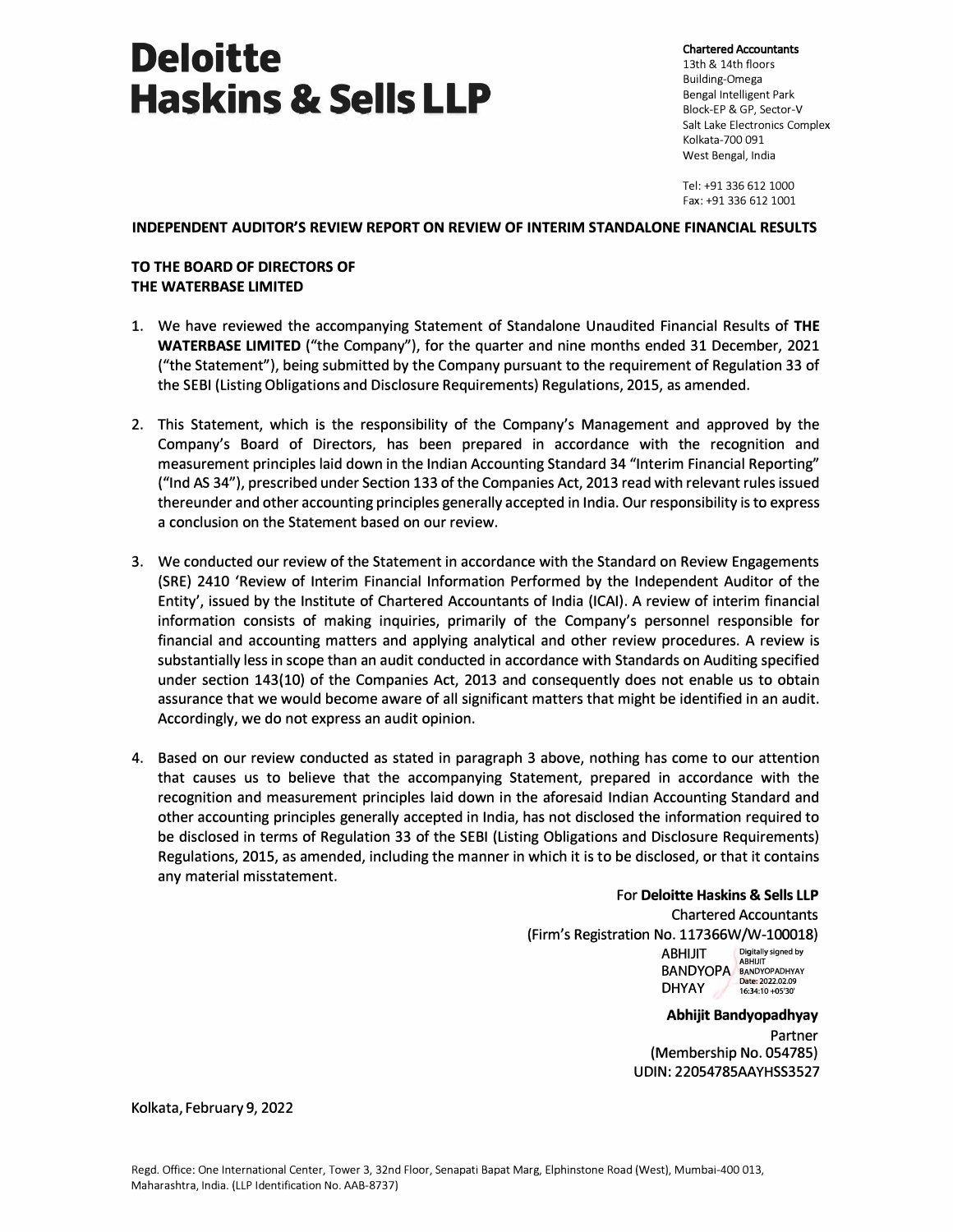| THE WATERBASE LIMITED                                                                                       |                                                                                                |                                  |                                  |                                  |                                  |                                  |                                |
|-------------------------------------------------------------------------------------------------------------|------------------------------------------------------------------------------------------------|----------------------------------|----------------------------------|----------------------------------|----------------------------------|----------------------------------|--------------------------------|
| CIN: L05005AP1987PLC018436                                                                                  |                                                                                                |                                  |                                  |                                  |                                  |                                  |                                |
| Registered Office: Ananthapuram Village, Nellore, Andhra Pradesh - 524 344                                  |                                                                                                |                                  |                                  |                                  |                                  |                                  |                                |
| STATEMENT OF UNAUDITED STANDALONE FINANCIAL RESULTS FOR THE QUARTER AND NINE MONTHS ENDED DECEMBER 31, 2021 |                                                                                                |                                  |                                  |                                  |                                  |                                  |                                |
|                                                                                                             | (Rs. in Lakhs)                                                                                 |                                  |                                  |                                  |                                  |                                  |                                |
| S.No.                                                                                                       | <b>Particulars</b>                                                                             |                                  | <b>Quarter Ended</b>             |                                  | <b>Nine month Ended</b>          |                                  | <b>Year Ended</b>              |
|                                                                                                             |                                                                                                | Dec 31, 2021<br><b>Unaudited</b> | Sep 30, 2021<br><b>Unaudited</b> | Dec 31, 2020<br><b>Unaudited</b> | Dec 31, 2021<br><b>Unaudited</b> | Dec 31, 2020<br><b>Unaudited</b> | Mar 31, 2021<br><b>Audited</b> |
|                                                                                                             |                                                                                                |                                  |                                  |                                  |                                  |                                  |                                |
|                                                                                                             | Revenue from operations                                                                        | 5.892.99                         | 7,522.26                         | 3,591.59                         | 26.022.35                        | 16.656.53                        | 21,151.41                      |
|                                                                                                             | Other income                                                                                   | 68.95                            | 55.26                            | 73.71                            | 191.12                           | 146.87                           | 265.36                         |
| Ш                                                                                                           | Total income (I+II)                                                                            | 5.961.94                         | 7.577.52                         | 3.665.30                         | 26.213.47                        | 16.803.40                        | 21.416.77                      |
| ΙV                                                                                                          | Expenses                                                                                       |                                  |                                  |                                  |                                  |                                  |                                |
|                                                                                                             | Cost of materials consumed                                                                     | 3.083.97                         | 4,400.76                         | 1,876.55                         | 16.798.57                        | 10.344.96                        | 13,754.73                      |
|                                                                                                             | Purchases of stock-in-trade                                                                    | 56.43                            | 293.24                           | 40.56                            | 1.911.88                         | 365.20                           | 538.83                         |
|                                                                                                             | Changes in inventories of finished goods, work-in-progress, stock-in-trade & Biological assets | 1,327.44                         | 743.89                           | 395.94                           | 392.98                           | 227.94                           | (385.64)                       |
|                                                                                                             | Employee benefits expense                                                                      | 643.52                           | 644.58                           | 492.50                           | 1.890.42                         | 1.478.81                         | 2,058.03                       |
|                                                                                                             | Finance costs                                                                                  | 24.47                            | 19.91                            | 20.14                            | 62.74                            | 96.66                            | 147.96                         |
|                                                                                                             | Depreciation and amortization expenses                                                         | 178.85                           | 185.21                           | 176.36                           | 576.48                           | 546.11                           | 729.11                         |
|                                                                                                             | Other expenses                                                                                 | 842.29                           | 1.267.14                         | 759.76                           | 3.731.77                         | 2.591.45                         | 3,764.27                       |
|                                                                                                             | Total expenses                                                                                 | 6,156.97                         | 7,554.73                         | 3,761.81                         | 25,364.84                        | 15,651.13                        | 20,607.29                      |
| V                                                                                                           | Profit / (loss) before tax (III-IV)                                                            | (195.03)                         | 22.79                            | (96.51)                          | 848.63                           | 1,152.27                         | 809.48                         |
| $\overline{M}$                                                                                              | Tax expense:                                                                                   |                                  |                                  |                                  |                                  |                                  |                                |
|                                                                                                             | (a) Current tax                                                                                | (104.34)                         | 88.36                            | (30.93)                          | 291.14                           | 551.67                           | 449.36                         |
|                                                                                                             | (b) Deferred tax                                                                               | 57.39                            | (81.20)                          | 2.98                             | (71.11)                          | (255.26)                         | (232.86)                       |
|                                                                                                             | Total tax expense                                                                              | (46.95)                          | 7.16                             | (27.95)                          | 220.03                           | 296.41                           | 216.50                         |
| VII                                                                                                         | Profit / (loss) for the period/year (V-VI)                                                     | (148.08)                         | 15.63                            | (68.56)                          | 628.60                           | 855.86                           | 592.98                         |
| VIII                                                                                                        | Other comprehensive income                                                                     |                                  |                                  |                                  |                                  |                                  |                                |
|                                                                                                             | (a) Items that will not be reclassified to profit or loss                                      | 2.04                             | 10.93                            | (6.22)                           | 6.12                             | (18.67)                          | 39.65                          |
|                                                                                                             | (b) Income tax relating to items that will not be reclassified to profit or loss               | (0.51)                           | (2.75)                           | 1.57                             | (1.54)                           | 4.70                             | (9.98)                         |
| $\overline{1}$                                                                                              | Total comprehensive income for the period/vear (VII+VIII)                                      | (146.55)                         | 23.81                            | (73.21)                          | 633.18                           | 841.89                           | 622.65                         |
| X                                                                                                           | Paid-up equity share capital (Face value: Rs. 10 per share)                                    | 4.142.68                         | 4.142.68                         | 4.142.68                         | 4,142.68                         | 4,142.68                         | 4,142.68                       |
| $\overline{x}$<br>XII                                                                                       | Other equity<br>Earnings per equity share (of Rs. 10 each) - not annualised (in Rs.):          |                                  |                                  |                                  |                                  |                                  | 14.868.42                      |
|                                                                                                             |                                                                                                |                                  |                                  |                                  |                                  |                                  | 1.43                           |
|                                                                                                             | (a) Basic                                                                                      | (0.36)<br>(0.36)                 | 0.04<br>0.04                     | (0.17)<br>(0.17)                 | 1.52<br>1.52                     | 2.07<br>2.07                     | 1.43                           |
|                                                                                                             | (b) Diluted                                                                                    |                                  |                                  |                                  |                                  |                                  |                                |

Notes :

a) There is only one reportable segment namely Manufacture & Sale of Shrimp Feed as envisaged in Ind AS - 108 on 'Operating Segments' and information pertaining to segment is not applicable for the Company. This is consistent

b) In view of the seasonal nature of Aquaculture Industry, the financial results of the quarter are not indicative of full year performance.

c) The above results were reviewed by Audit committee and approved by Board of Directors of the company at its meeting held on February 09, 2022.

d) The Central Government has published The Code on Social Security, 2020 and Industrial Relations Code, 2020 ("the Code and Industrial and Industrial a substrament hands the and industrial assuming various existing labou

e) The company has considered the possible effects that may arise out of the still unfolding COVID-19 pandemic on the carrying amount of its assets and liabilities. The Company has considered internal and external information

By order of the Board

Place: New Delhi<br>Date: Feb 09.20 Feb 09, 2022

**VIKRAMADITYA**<br>MIKRAMADITYA VIKRAMADITYA MOHAN<br>MOHAN THAPAR DIRE 2022.02.09 16:00:01

 Vikramaditya Mohan Thapar Chairman

DIN : 00030967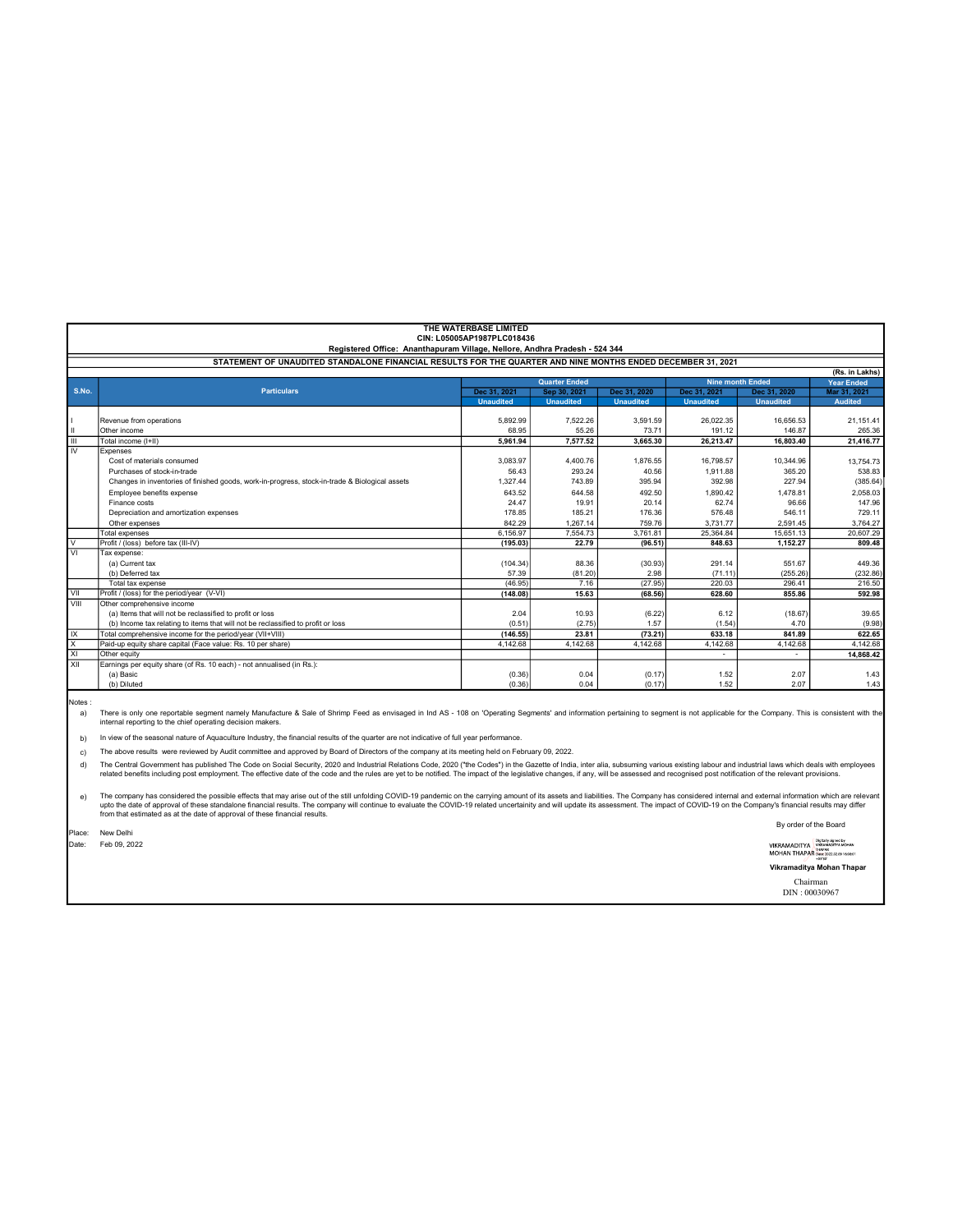# **Deloitte Haskins & Sells LLP**

**Chartered Accountants**  13th & 14th floors Building-Omega Bengal Intelligent Park Block-EP & GP, Sector-V Salt Lake Electronics Complex Kolkata-700 091 West Bengal, India

Tel: +91 336 612 1000 Fax: +91 336 612 1001

### **INDEPENDENT AUDITOR'S REVIEW REPORT ON REVIEW OF INTERIM CONSOLIDATED FINANCIAL RESULTS**

#### **TO THE BOARD OF DIRECTORS OF THE WATERBASE LIMITED**

- 1. We have reviewed the accompanying Statement of Consolidated Unaudited Financial Results of **THE WATERBASE LIMITED** ("the Parent") and its subsidiary (the Parent and its subsidiary together referred to as "the Group"), for the quarter and nine months ended 31 December, 2021 ("the Statement") being submitted by the Parent pursuant to the requirement of Regulation 33 of the SEBI (Listing Obligations and Disclosure Requirements) Regulations, 2015, as amended.
- 2. This Statement, which is the responsibility of the Parent's Management and approved by the Parent's Board of Directors, has been prepared in accordance with the recognition and measurement principles laid down in the Indian Accounting Standard 34 "Interim Financial Reporting" ("Ind AS 34"), prescribed under Section 133 of the Companies Act, 2013 read with relevant rules issued thereunder and other accounting principles generally accepted in India. Our responsibility is to express a conclusion on the Statement based on our review.
- 3. We conducted our review of the Statement in accordance with the Standard on Review Engagements (SRE) 2410 "Review of Interim Financial Information Performed by the Independent Auditor of the Entity", issued by the Institute of Chartered Accountants of India (ICAI). A review of interim financial information consists of making inquiries, primarily of Parent's personnel responsible for financial and accounting matters, and applying analytical and other review procedures. A review is substantially less in scope than an audit conducted in accordance with Standards on Auditing specified under Section 143(10) of the Companies Act, 2013 and consequently does not enable us to obtain assurance that we would become aware of all significant matters that might be identified in an audit. Accordingly, we do not express an audit opinion.
- 4. The Statement includes the results of
	- a. The Waterbase Limited Parent Company and
	- b. Saatatya Vistaar Oorja Bengaluru Private Limited Subsidiary Company.
- 5. Based on our review conducted and procedures performed as stated in paragraph 3 above, nothing has come to our attention that causes us to believe that the accompanying Statement, prepared in accordance with the recognition and measurement principles laid down in the aforesaid Indian Accounting Standard and other accounting principles generally accepted in India, has not disclosed the information required to be disclosed in terms of Regulation 33 of the SEBI (Listing Obligations and Disclosure Requirements) Regulations, 2015, as amended, including the manner in which it is to be disclosed, or that it contains any material misstatement.
- 6. The consolidated unaudited financial results includes the interim financial results of 1 (one) subsidiary which have not been reviewed by their auditors, whose interim financial results reflect total revenues of Rs. Nil and Rs. Nil for the quarter and nine months ended 31 December, 2021 respectively, total net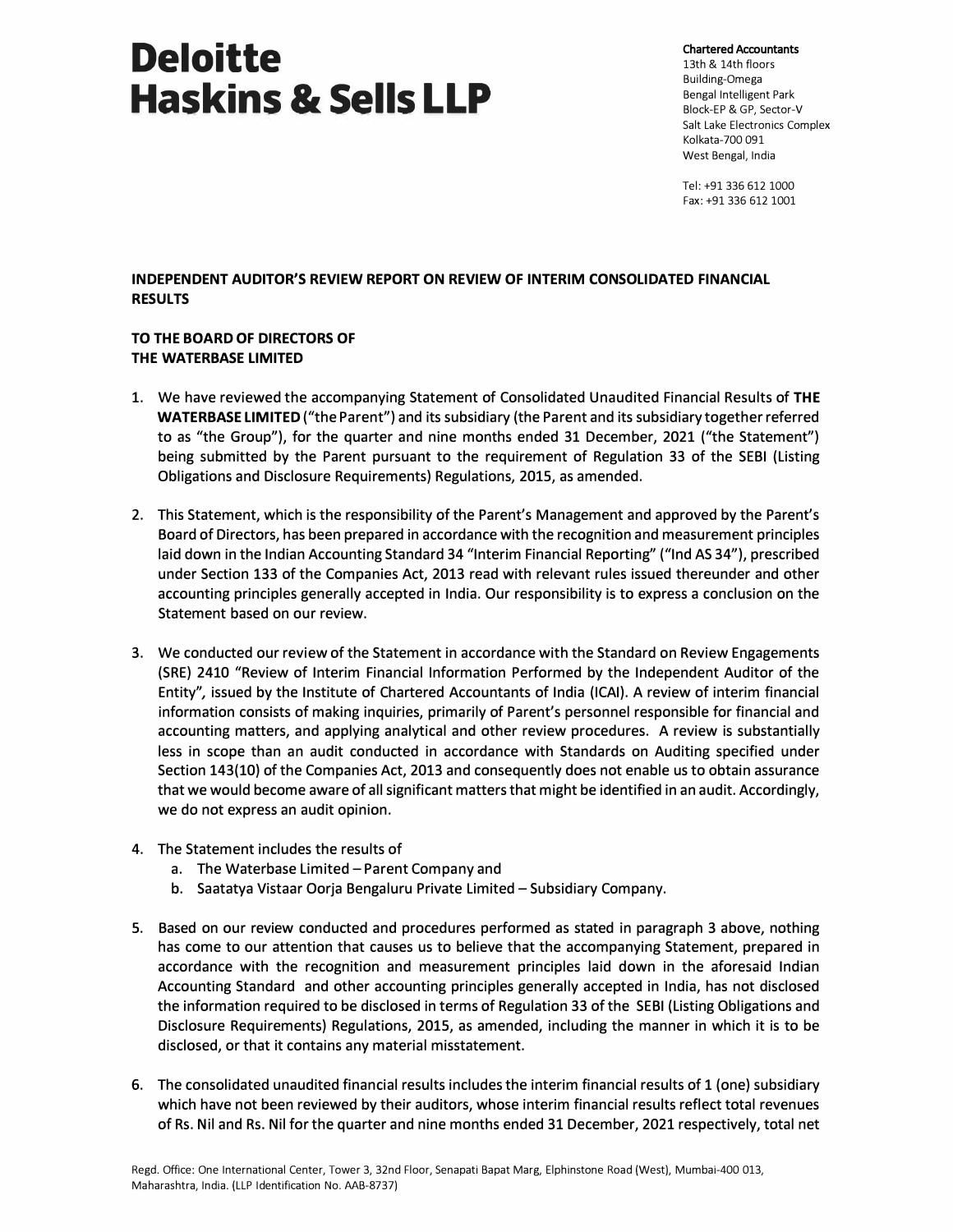## **Deloitte Haskins & Sells LLP**

loss after tax of Rs. 0.46 Lakhs and Rs. 0. 74 Lakhs for the quarter and nine months ended 31 December, 2021 respectively and total comprehensive loss of Rs. 0.46 Lakhs and Rs. 0.74 Lakhs for the quarter and nine months ended 31 December, 2021 respectively as considered in the Statement. According to the information and explanations given to us by the Management, these interim financial results are not material to the Group.

Our Conclusion on the Statement is not modified in respect of our reliance on the interim financial results certified by the Management.

> For **Deloitte Haskins** & **Sells LLP**  Chartered Accountants (Firm's Registration No. 117366W/W-100018)<br>ARHIJIT Digitally signed by ABHIJIT Digitally signed by ADHYAY Date: 2022.02.09 **Abhijit Bandyopadhyay**  Partner

(Membership No. 054785) UDIN: 22054785AAYKZE6036

Kolkata, February 9, 2022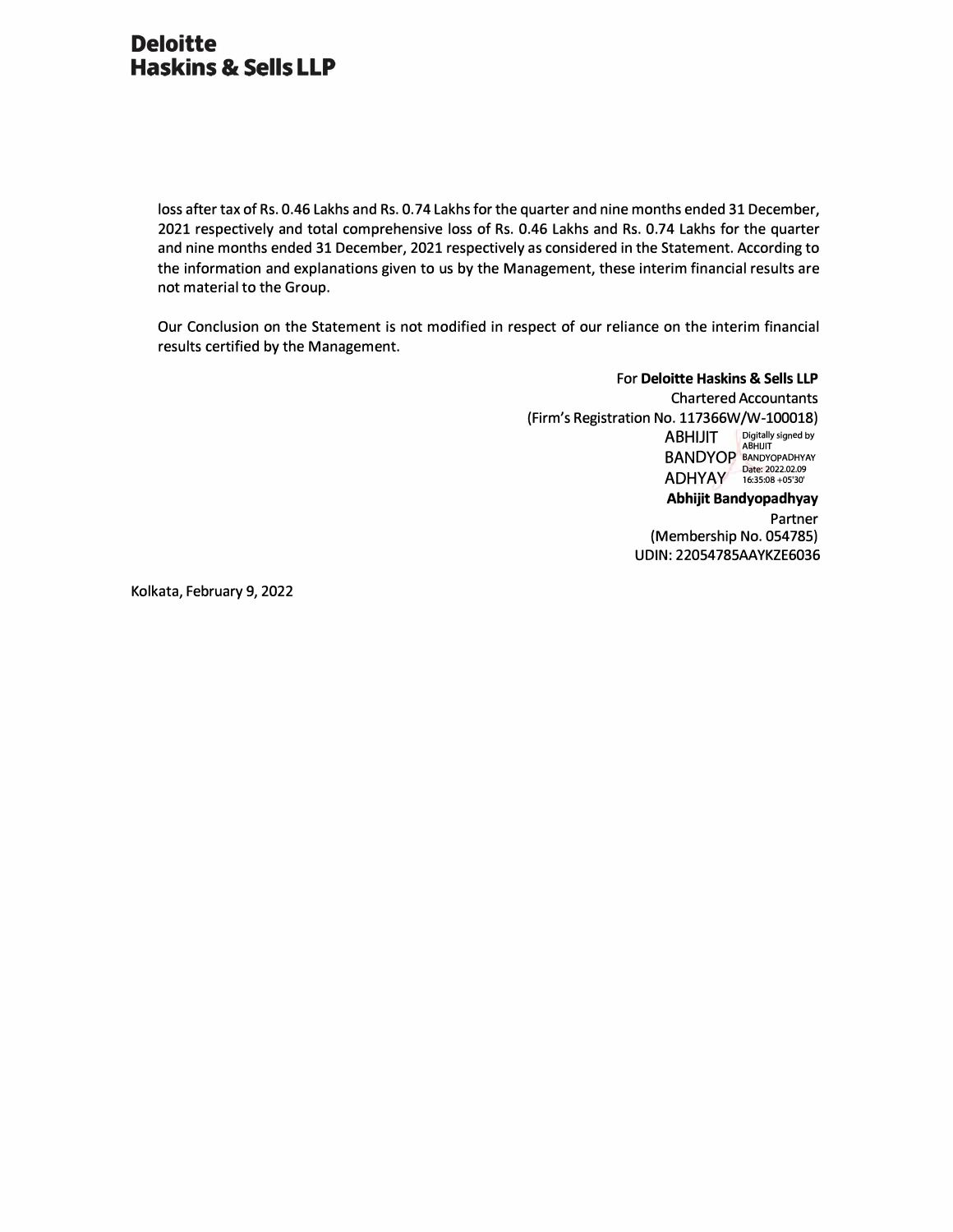| THE WATERBASE LIMITED                                                                                         |                                                                                                |                  |                  |                  |                  |                  |                   |
|---------------------------------------------------------------------------------------------------------------|------------------------------------------------------------------------------------------------|------------------|------------------|------------------|------------------|------------------|-------------------|
| CIN: L05005AP1987PLC018436                                                                                    |                                                                                                |                  |                  |                  |                  |                  |                   |
|                                                                                                               | Registered Office: Ananthapuram Village, Nellore, Andhra Pradesh - 524 344                     |                  |                  |                  |                  |                  |                   |
| STATEMENT OF UNAUDITED CONSOLIDATED FINANCIAL RESULTS FOR THE QUARTER AND NINE MONTHS ENDED DECEMBER 31, 2021 |                                                                                                |                  |                  |                  |                  |                  |                   |
|                                                                                                               | (Rs. in Lakhs)                                                                                 |                  |                  |                  |                  |                  |                   |
|                                                                                                               | <b>Quarter Ended</b><br><b>Nine month Ended</b>                                                |                  |                  |                  |                  |                  | <b>Year Ended</b> |
| S.No.                                                                                                         | <b>Particulars</b>                                                                             | Dec 31, 2021     | Sep 30, 2021     | Dec 31, 2020     | Dec 31, 2021     | Dec 31, 2020     | Mar 31, 2021      |
|                                                                                                               |                                                                                                | <b>Unaudited</b> | <b>Unaudited</b> | <b>Unaudited</b> | <b>Unaudited</b> | <b>Unaudited</b> | <b>Audited</b>    |
|                                                                                                               |                                                                                                |                  |                  |                  |                  |                  |                   |
|                                                                                                               | Revenue from operations                                                                        | 5.892.99         | 7,522.26         | 3.591.59         | 26.022.35        | 16.656.53        | 21,151.41         |
| Ш                                                                                                             | Other income                                                                                   | 68.95            | 55.26            | 73.71            | 191.12           | 146.87           | 265.36            |
| $\mathsf{III}$                                                                                                | Total income (I+II)                                                                            | 5,961.94         | 7,577.52         | 3,665.30         | 26,213.47        | 16,803.40        | 21,416.77         |
| $\overline{N}$                                                                                                | Expenses                                                                                       |                  |                  |                  |                  |                  |                   |
|                                                                                                               | Cost of materials consumed                                                                     | 3.083.97         | 4.400.76         | 1.876.55         | 16.798.57        | 10.344.96        | 13,754.73         |
|                                                                                                               | Purchases of stock-in-trade                                                                    | 56.43            | 293.24           | 40.56            | 1,911.88         | 365.20           | 538.83            |
|                                                                                                               | Changes in inventories of finished goods, work-in-progress, stock-in-trade & Biological assets | 1.327.44         | 743.89           | 395.94           | 392.98           | 227.94           | (385.64)          |
|                                                                                                               | Employee benefits expense                                                                      | 643.52           | 644.58           | 492.50           | 1,890.42         | 1,478.81         | 2,058.03          |
|                                                                                                               | Finance costs                                                                                  | 24.47            | 19.93            | 20.14            | 62.75            | 96.66            | 147.96            |
|                                                                                                               | Depreciation and amortization expenses                                                         | 178.85           | 185.21           | 176.36           | 576.48           | 546.11           | 729.11            |
|                                                                                                               | Other expenses                                                                                 | 842.75           | 1,267.14         | 759.83           | 3,732.50         | 2,592.06         | 3,765.74          |
|                                                                                                               | <b>Total expenses</b>                                                                          | 6.157.43         | 7,554.75         | 3,761.88         | 25,365.58        | 15,651.74        | 20,608.76         |
| V                                                                                                             | Profit / (loss) before tax (III-IV)                                                            | (195.49)         | 22.77            | (96.58)          | 847.89           | 1,151.66         | 808.01            |
| $\overline{M}$                                                                                                | Tax expense:                                                                                   |                  |                  |                  |                  |                  |                   |
|                                                                                                               | (a) Current tax                                                                                | (104.34)         | 88.36            | (30.93)          | 291.14           | 551.67           | 449.36            |
|                                                                                                               | (b) Deferred tax                                                                               | 57.39            | (81.20)          | 2.98             | (71.11)          | (255.26)         | (232.86)          |
|                                                                                                               | Total tax expense                                                                              | (46.95)          | 7.16             | (27.95)          | 220.03           | 296.41           | 216.50            |
| VII                                                                                                           | Profit / (loss) for the period/year (V-VI)                                                     | (148.54)         | 15.61            | (68.63)          | 627.86           | 855.25           | 591.51            |
| VIII                                                                                                          | Other comprehensive income                                                                     |                  |                  |                  |                  |                  |                   |
|                                                                                                               | (a) Items that will not be reclassified to profit or loss                                      | 2.04             | 10.93            | (6.22)           | 6.12             | (18.67)          | 39.65             |
|                                                                                                               | (b) Income tax relating to items that will not be reclassified to profit or loss               | (0.51)           | (2.75)           | 1.57             | (1.54)           | 4.70             | (9.98)            |
| IX                                                                                                            | Total comprehensive income for the period / year (VII+VIII)                                    | (147.01)         | 23.79            | (73.28)          | 632.44           | 841.28           | 621.18            |
| $\overline{\mathsf{x}}$                                                                                       | Paid-up equity share capital (Face value: Rs. 10 per share)                                    | 4.142.68         | 4,142.68         | 4,142.68         | 4.142.68         | 4,142.68         | 4,142.68          |
| XI                                                                                                            | Other equity                                                                                   |                  |                  |                  |                  |                  | 14.862.11         |
| XII                                                                                                           | Earnings per equity share (of Rs. 10 each) - not annualised (in Rs.):                          |                  |                  |                  |                  |                  |                   |
|                                                                                                               | (a) Basic                                                                                      | (0.36)           | 0.04             | (0.17)           | 1.52             | 2.06             | 1.43              |
|                                                                                                               | (b) Diluted                                                                                    | (0.36)           | 0.04             | (0.17)           | 1.52             | 2.06             | 1.43              |

Notes :

a) There is only one reportable segment namely Manufacture & Sale of Shrimp Feed as envisaged in Ind AS - 108 on 'Operating Segments' and information pertaining to segment is not applicable for the Group. This is consistent w the internal reporting to the chief operating decision makers.

b) In view of the seasonal nature of Aquaculture Industry, the financial results of the quarter are not indicative of full year performance.

c) The above results were reviewed by Audit committee and approved by Board of Directors of the company at its meeting held on February 09, 2022.

d) The Central Government has published The Code on Social Security, 2020 and Industrial Relations Code, 2020 ("the Codes") in the Gazette of India, inter alia, subsuming various existing labour and industrial laws which deal employees related benefits including post employment. The effective date of the code and the rules are yet to be notified. The impact of the legislative changes, if any, will be assessed and recognised post notification of provisions.

e) The Group has considered the possible effects that may arise out of the still unfolding COVID-19 pandemic on the carrying amount of its assets and liabilities. The Group has considered internal and external information whi may differ from that estimated as at the date of approval of these financial results. By order of the Board

Place: New Delhi

Date: Feb 09, 2022

 $\begin{tabular}{l|c|c} \textbf{VIKRAMADITYA} \begin{tabular}{l} \textbf{Dijata}\\ \textbf{WOHAN} \end{tabular} \end{tabular} \begin{tabular}{l|c|c|c} \textbf{NIRRAMADITY} \end{tabular} \begin{tabular}{l|c|c|c} \textbf{NCHAN} \end{tabular} \end{tabular} \begin{tabular}{l|c|c|c} \textbf{NCHAN} \end{tabular} \end{tabular} \begin{tabular}{l|c|c|c} \textbf{NCHAN} \end{tabular} \end{tabular} \begin{tabular}{l|c|c|c|c} \textbf{NCHAN} \end{tabular$ 

Vikramaditya Mohan Thapar

Chairman DIN : 00030967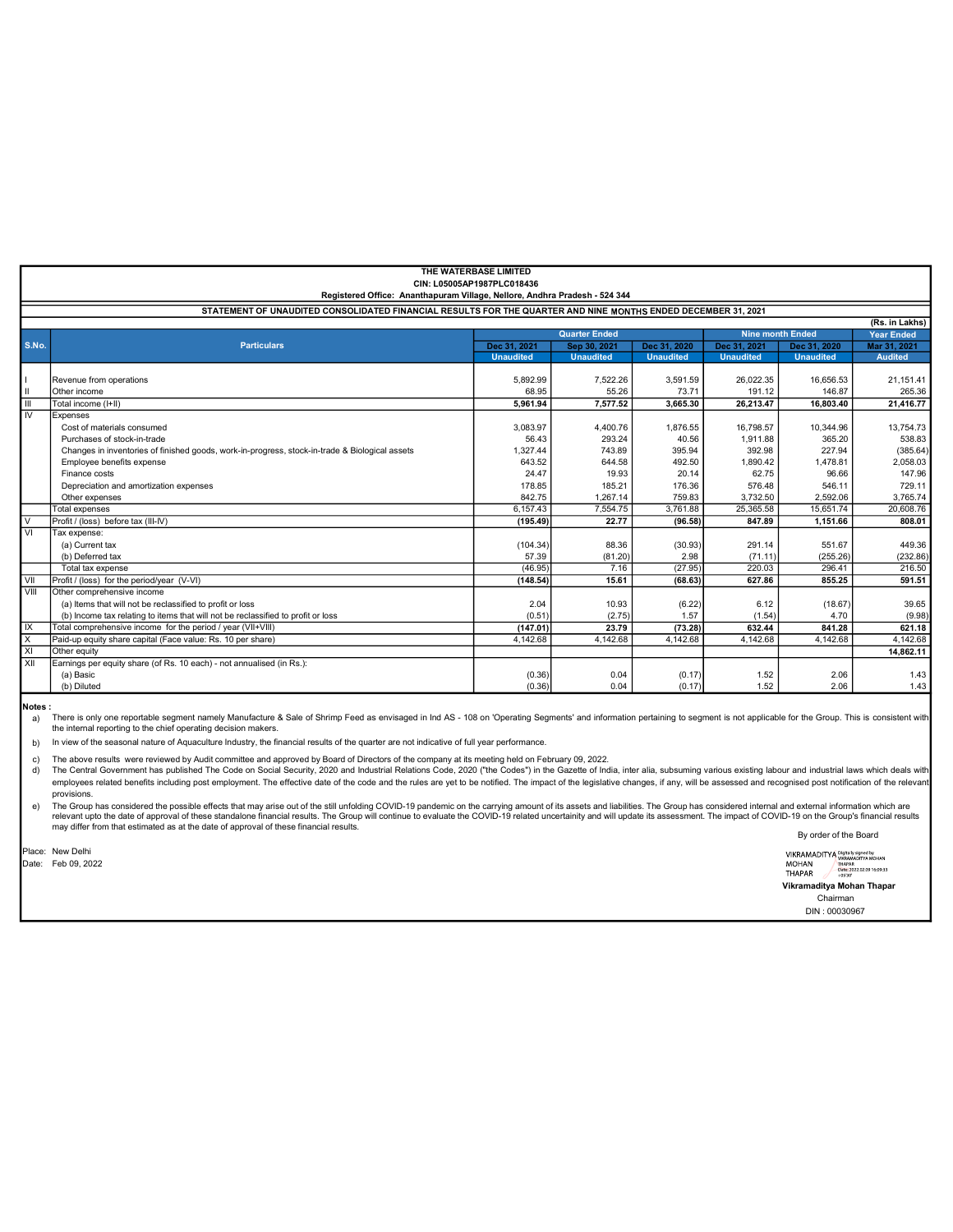

# *The Waterbase Limited announces Q3 FY22 Results*

## *Feed business impacted by subdued external environment*

## *Strong performance from the farm-care business while business lines of hatchery and shrimp processing are scaling well*

# **Financial Highlights – Q3 & 9M FY22**

| Q3 - FY22                                  | 9M - FY22                           |  |  |  |
|--------------------------------------------|-------------------------------------|--|--|--|
| Total Income - Rs. 59.6 Cr<br>$\bullet$    | $\bullet$ Total Income - Rs. 262 Cr |  |  |  |
| Loss before Tax - Rs. 1.95 Cr<br>$\bullet$ | $\bullet$ PBT - Rs. 8.48 Cr         |  |  |  |
| Loss after Tax - Rs. 1.48 Cr<br>$\bullet$  | $\bullet$ PAT - Rs. 6.28 Cr         |  |  |  |
|                                            |                                     |  |  |  |

**Chennai, Feb 9, 2022:** The Waterbase Ltd. (TWL), pioneer in the Indian Aquaculture Industry with integrated offerings of hatcheries, shrimp feed and farm care products supported by shrimp processing capacities has announced its financial results for the quarter and nine months ended December 31, 2021.

# **CEO's message**

Commenting on the results, **Mr. Ramakanth V Akula, CEO** said**,** "*We are pleased to report improved revenue momentum for YTD FY22. This has been achieved despite a soft performance in the feed business as the second and third crop have been impacted by weak sentiments owing to sporadic disease outbreaks as well as unseasonal rainfall in certain areas. The area under cultivation across key markets remains largely stable despite prevalent attractive farm-gate prices, indicating that sentiment remains moderated. While the above factors have contributed to muted topline growth of shrimp feed, prices of raw material continued to be elevated, exerting pressure on profitability.* 

*Our performance has been driven by the sustained traction in the farm care business supported by the business line of shrimp processing and exports, which is scaling well and has delivered meaningfully towards incremental turnover this fiscal. We are implementing enhanced bio-security measures at our L. Vannamei shrimp hatchery ahead of the upcoming farming season.*